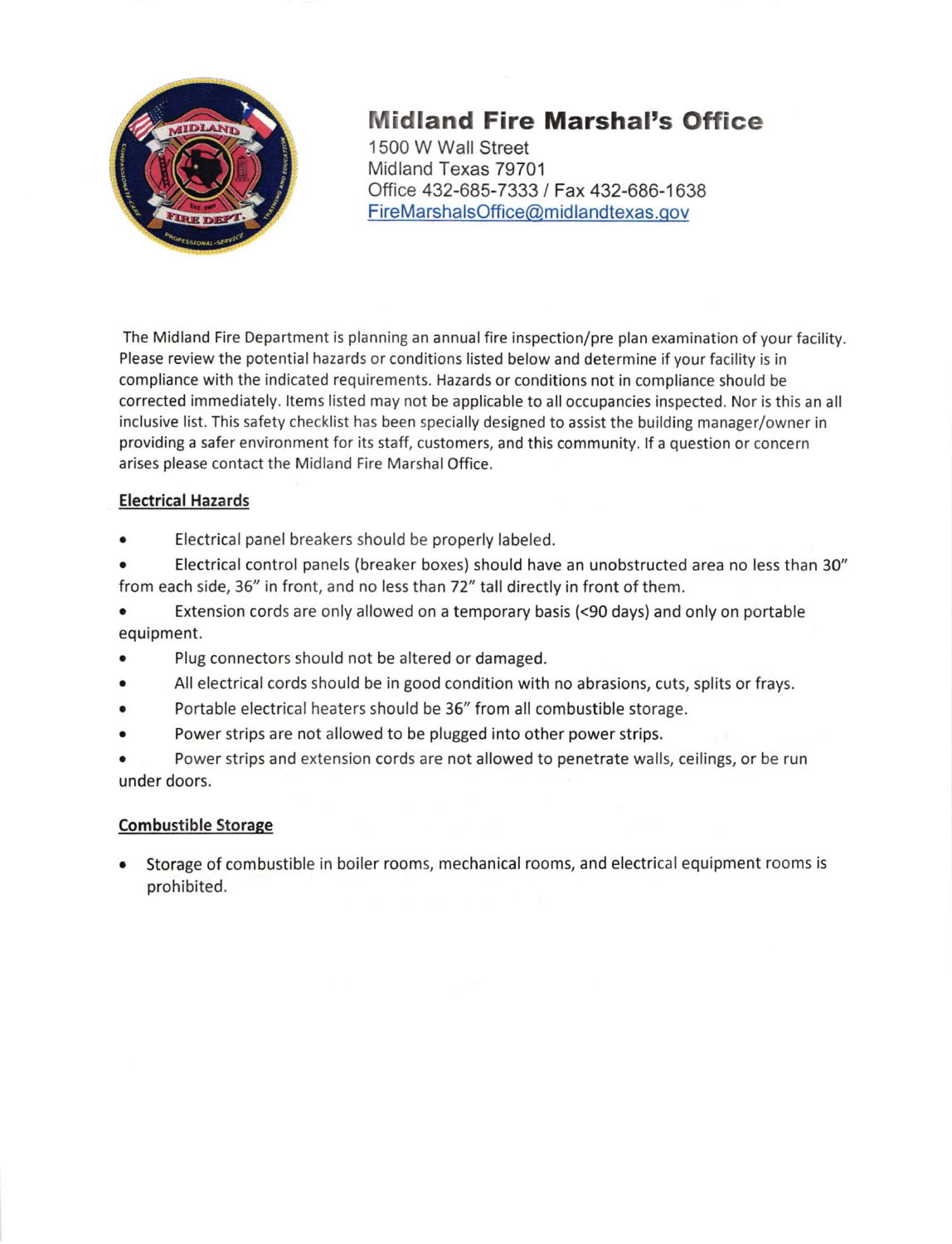#### Combustible Storage Continued

- . Shall be orderly and not present a hazard to life safety.
- . Combustible storage is prohibited within 35" of all heat producing appliances. Ex. Hot water heaters, furnaces, etc...
- No storage within 24" of a non sprinklered ceiling, and 18" of a sprinklered ceiling.

# **Open Construction**

. Open construction of any kind is prohibited. Example; Holes in walls, missing ceiling tiles, etc.

# Means of Egress

- . Exits are to be clear and unobstructed at all times.
- o Path of exit travel is clearly identifiable to the occupancy's occupants.
- . Emergency exit illumination is operational including the back up battery.
- . Doors are easily extinguishable as an exit door.
- Aisles on merchandise pads must be at least 36" wide where the public access is allowed, and 30" for employee only areas.

#### Exit Door Locks

. Must be operable from inside without use of keys, special effort, or special knowledge.

# Exit Lights

- Operational and visible from means of egress. a
- Back up battery is operational.  $\bullet$

# Portable Fire Extinguishers

- 75 feet maximum travel distance from any point within a building to a fire extinguisher.  $\bullet$
- K-rated extinguisher required in allcommercial kitchen operations.
- l year inspection required on all portable fire extinguishers. a
- 6 year maintenance for dry chemical and water extinguishers.  $\bullet$
- 12 year hydrostatic test and maintenance for dry chemical and water extinguishers.
- 5 year hydrostatic test for carbon dioxide (CO2) extinguishers.

#### Fire Protection Systems

. Sprinkler system inspected and maintained annually by a licensed contractor.